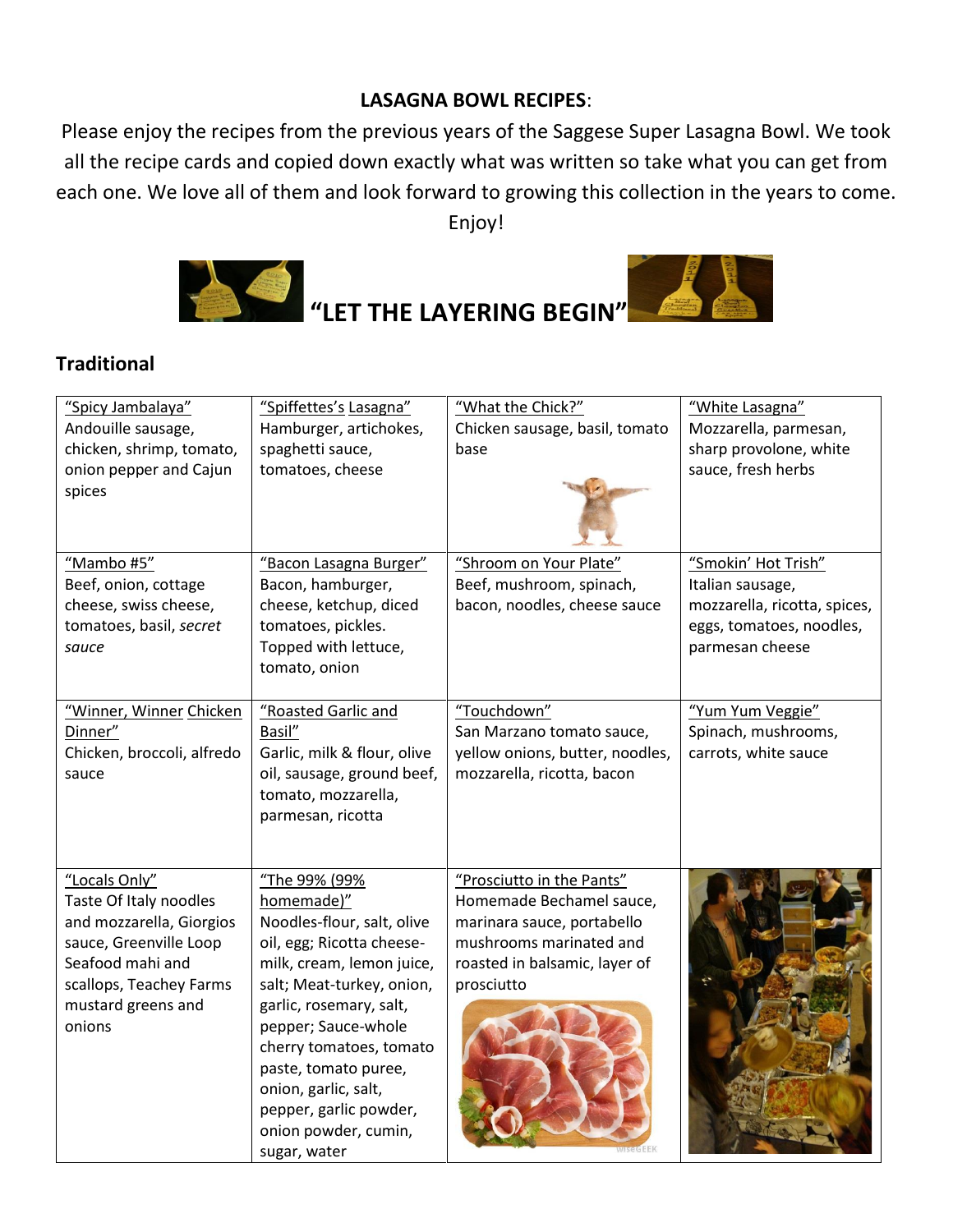## **Creative**

| "Lasagna Cupcakes"<br>Lamb and goat cheese                                                                                                                          | "Spinach Lasagna<br>Florentine"<br>Spinach, noodles,<br>mozzarella, parmesan<br>cheese, onion, chicken<br>and cream of chicken<br>soup | "Nacho Yo Mama's<br>Lasagna"<br>Meat, cottage cheese,<br>Swiss cheese, sun dried<br>tomatoes, basil, green<br>chiles, garlic | "Pasticcio"<br>Greek lasagna with turkey,<br>onion, tomato sauce,<br>Beschamel sauce, pasta                                                                                                              |
|---------------------------------------------------------------------------------------------------------------------------------------------------------------------|----------------------------------------------------------------------------------------------------------------------------------------|------------------------------------------------------------------------------------------------------------------------------|----------------------------------------------------------------------------------------------------------------------------------------------------------------------------------------------------------|
| "Seafood-Spinach"<br>Shrimp and crab with<br>Alfredo sauce                                                                                                          | "Itachicsauszucalagna"<br>Grain free, soy free, GF,<br>completely organic                                                              | "Kids Favorite Lasagna"<br>Mac n cheese and hot<br>dogs. Just like your<br>Mom used to make                                  | "Crack Bread"<br>Bacon, cheese, butter,<br>ranch, bread                                                                                                                                                  |
| "Butter Nuts"<br>Butternut squash, basil<br>cream sauce, mozzarella<br>and parmesan cheese                                                                          | "The Pittsburgher"<br>Blackened burgers,<br>cheese sauce, cheese,<br>noodles with thyme,<br>French fries, coleslaw,<br>tomato          | "Edamame Salad"<br>Shelled edamame,<br>cranberries, feta<br>cheese, olive oil, basil                                         | "The Manti Te "Uh Oh This<br>Lasagna Never Existed"<br>Hawaiian lasagna with<br>chicken, Hawaiian BBQ<br>sauce, sweet potatoes,<br>bacon, caramelized onions,<br>noodles, cheese,<br>pineapple, cilantro |
| "Bada Bing!"<br>Crescent rolls, salami,<br>ham, pepperoni, cheese<br>and egg                                                                                        | "Happy Fall Y'all (or<br>whatever season it is)"<br>Butternut squash,<br>rosemary, garlic, milk,<br>cheese                             | "Irish Lasagne"<br>This f-ing lasagna is<br>filled with #!@<br>potatoes (no, its not a<br>sassy lasagnaIrish<br>cuss, no?)   | "Layered Salad Lasagna"<br>Romaine lettuce,<br>tomatoes, onion, Rosado<br>beans, cheddar cheese and<br>of course Doritos!                                                                                |
| "Does This Pan Make My<br>Butt(ernut) Look Big?"<br>Butternut squash, butter,<br>milk, flour, shitakes,<br>pecans, goat cheese,<br>thyme, sage, olive oil,<br>pasta | "No Woman, No<br>Lasagna"<br>Jamaican jerk shrimp,<br>Alfredo sauce. There is a<br>little kick, but not enough<br>to make you cry      | "Mini Spinach Lasagna<br>Roll Ups"<br>Ricotta, parmesan and<br>mozzarella cheese,<br>spinach and sauce                       | "Mexican Lasagna (ole!)"<br>Flour tortillas, refried<br>beans, taco meat, 4 blend<br>cheese, salsa, crescent<br>rolls, splash of tequila                                                                 |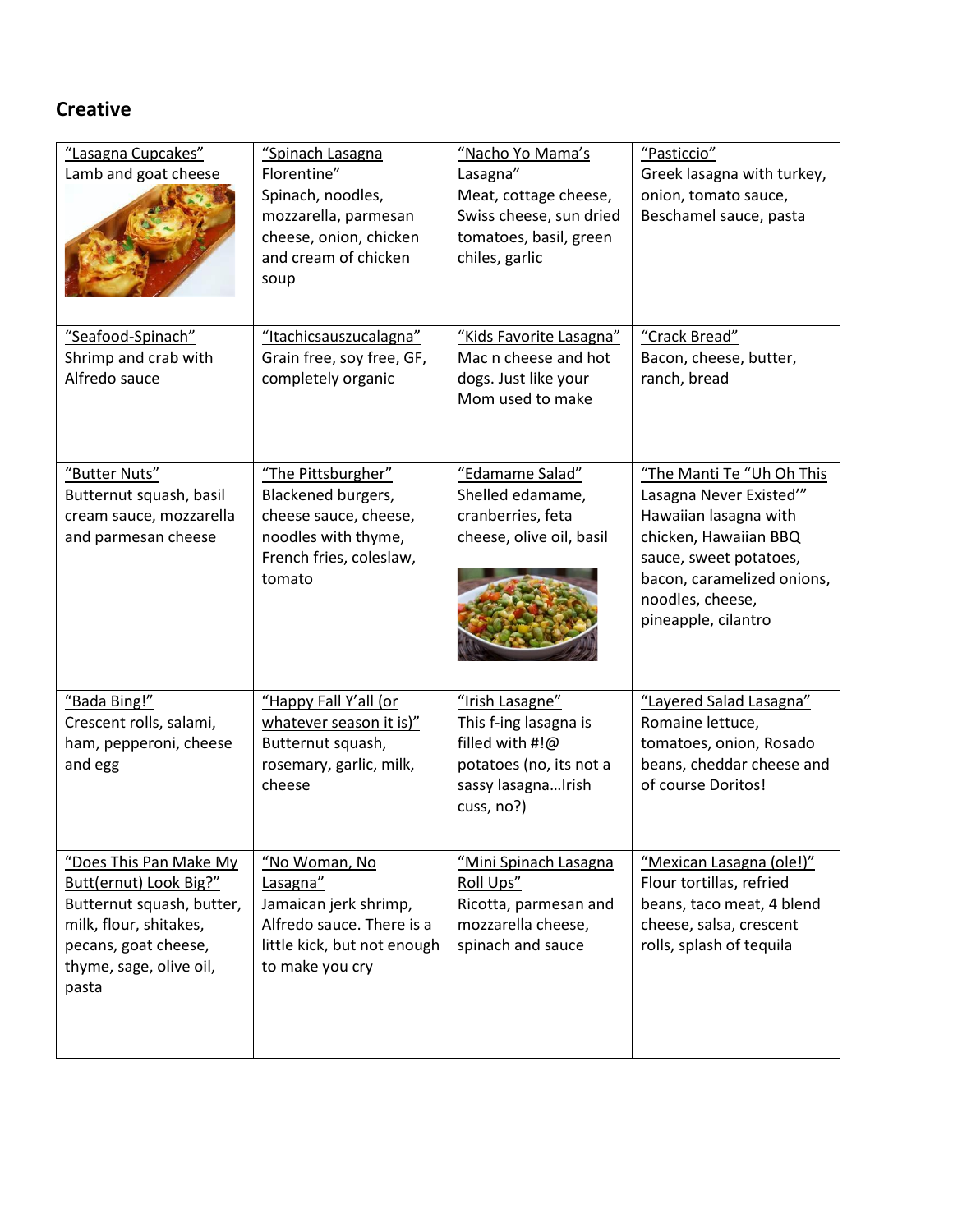## **Dessert**

| "Wicked Pissah"              | "Irresistable"         | "La Zagnut"            | "Banana Royal"        |
|------------------------------|------------------------|------------------------|-----------------------|
| Eggs, butter, milk,          | Dark chocolate, basil, | Chocolate, coconut,    | Banana, chocolate,    |
| vanilla, sugar, salt, flour, | brie, noodles, topped  | chocolate cake, peanut | caramel               |
| whipping cream,              | with phyllo            | butter, peanut butter  | Banama Cake           |
| chocolate                    |                        | cups, coconut shreds   |                       |
|                              |                        |                        |                       |
| "Cherry Lasagna"             | "Caramel Apple         | "Chocolate Lasagna"    | "Cheesecake Surprise" |
| Lasagna noodles, cherry      | Lasagna"               | Oreo, cool whip, cream | Graham cracker crust, |
| pie filling, ricotta         | Apples, caramel,       | cheese, pudding        | cheesecake layers,    |
| cheese, sour cream,          | almonds, phyllo dough  | <b>CHOCOLATE</b>       | topped with           |
| eggs, white and brown        |                        |                        | strawberries          |
| sugar, flour, rolled oats,   |                        |                        |                       |
| butter, cinnamon             |                        |                        |                       |